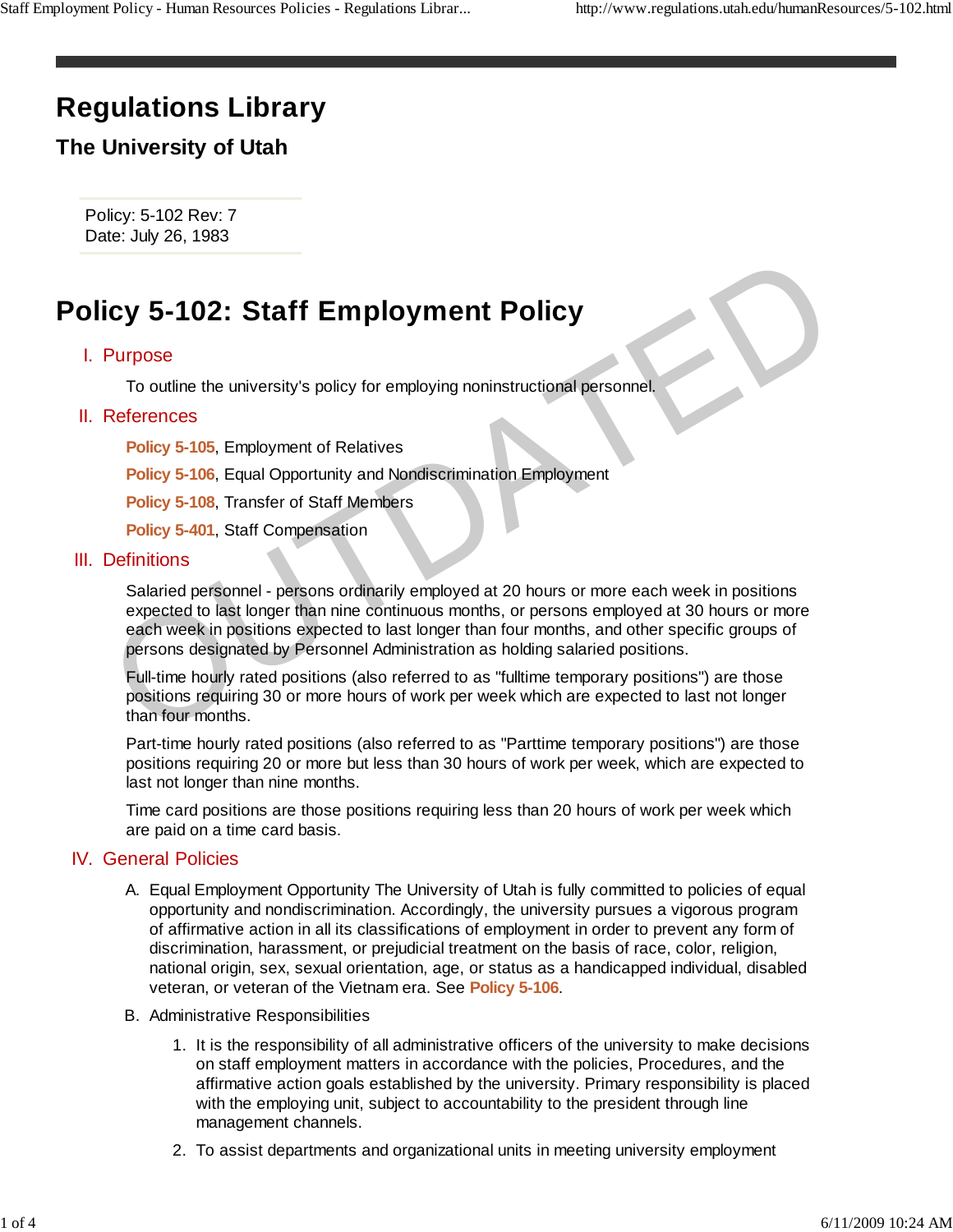policy guidelines, a monitoring program administered by the Director of Personnel, in conjunction with the Director of Equal Opportunity, assures that qualified applicants are hired on the basis of their employment qualifications, that appropriate consideration is given to achieving EEO hiring goals, and that required applicant selection records are kept. Apparent deviations from policy guidelines will be called to the attention of the departmental hiring officers for resolution. If necessary, the final decision will be the responsibility of the cognizant vice president.

### V. Staff Employment Procedures

- A. Salaried Personnel
- 1. Each department, as new or replacement job openings develop, shall send a Personnel Request to Personnel Administration for assistance in obtaining qualified applicants. Vacancies in salaried personnel positions, below the vice president level, must be posted with Personnel Administration for a minimum of seven calendar days. This time begins the day the position is posted on the personnel bulletin board. The posting time is designed to give equal opportunity to all candidates, and in some instances a posting time longer than seven calendar days will be required. Such instances may include positions underutilized. Such instances may include positions underutilized for specific protected groups, or positions which involve the use of search committees and/or national recruitment. 1. Each department, as new or replacement job openings develop, shall send a<br>
Personnel Request to Personnel Administration for a saststance in obtaining qualified<br>
applicants. Vacancies in salaried personnel positions, be
	- 2. Personnel Administration will refer qualified applicants to the hiring departments. An Applicant Flow Record listing all applicants will be completed by the hiring department and returned to Personnel. Employment offers may be made only after approval from Personnel.
	- 3. Reference checks are the responsibility of the hiring department. Personnel Administration may assist if requested.
	- 4. Nonselected applicants will be notified by Personnel unless the hiring department directs otherwise.
	- **B.** Hourly-Rated Positions

Personnel Administration offers a service of advertising, recruiting, and processing applications for full-time temporary positions, part-time temporary positions, and time card positions in accordance with Equal Opportunity/Affirmative Action policies.

- C. Advertising of Positions
	- 1. Personnel Administration will advertise job information by distributing a weekly listing of all full-time, permanent, nonfaculty campus openings. This listing will be posted in various locations on campus, at Job Service, and in the community. Any additional advertisements, including position announcements, newspaper ads, or flyers, concerning staff employment must be approved by Personnel Administration prior to distribution or placement.
	- 2. Costs of recruiting, such as advertising, employment agency fees, interview and recruitment travel, and long distance telephone calls will be borne by the hiring department.
- D. Exceptions to Posting of Job Opportunities
	- 1. Intradepartmental Transfer/Promotion
		- Candidates for the filling of vacancies may be limited to current salaried a. departmental employees if notice of the vacancy has been posted internally in a reasonable, visible, and timely manner. If a suitable qualified replacement is found within the department, the position need not be posted through Personnel Administration. In such cases, a Personnel Request with the name of the current employee considered for the promotion will be forwarded to Personnel Administration for approval, prior to the actual job offer.
		- b. The related recordkeeping for the position, including the names of all employees who applied and the reasons for selection, will be retained by the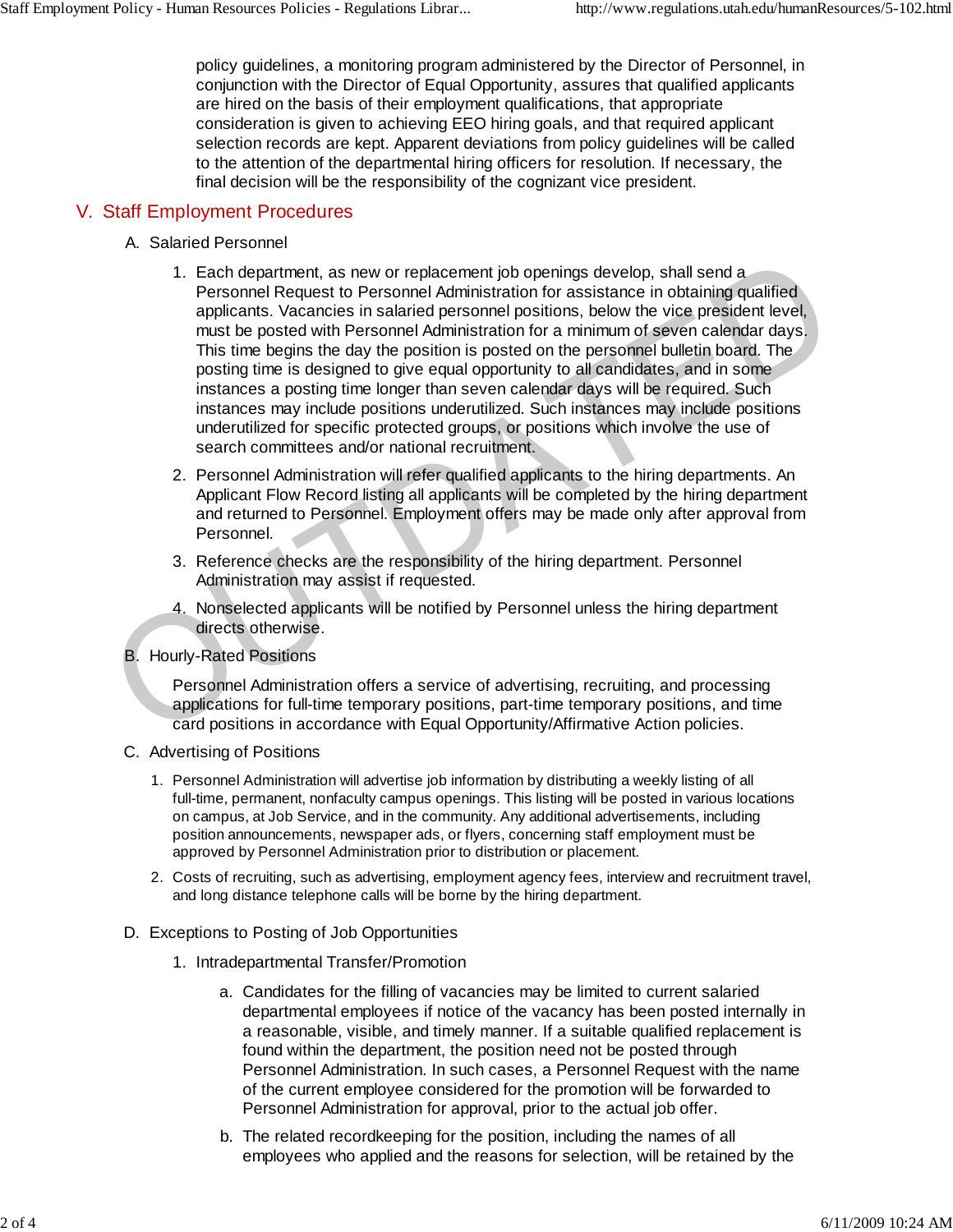hiring department, with a copy to Personnel Administration.

2. Hourly to Salaried

Posting is not required when a position is changed from hourly to salaried within a department, and (1) the position for which the hourly employee was originally hired was listed and filled through Personnel Administration, and (2) the new permanent salaried position is logically relevant to that original assignment.

Waiver 3.

In exceptional situations, the cognizant vice president may, by written memorandum to the personnel director, waive the posting requirement.

- E. Promotions and Transfers
	- 1. It is the policy of the university to encourage internal promotions, and for this purpose preference will be given qualified university employees in filling vacancies.
	- 2. Each department's affirmative action goals are to be evaluated in relationship to any change in the work force.
	- 3. Interdepartment transfer-promotions will not usually be considered until after six months of continuous employment. Upon evidence of a mutual agreement between the department and the employee, an earlier transfer may be approved by Personnel Administration.
- F. Recruitment Procedures

The university personnel department is the official university employment center and has the responsibility for the recruitment, screening, and testing of applicants for employment at the university. The university hospital personnel office has similar responsibilities for the hospital. Only approved University of Utah employment applicants are to be used. All recruiting actions must be in conformity with applicable university policies and Procedures, including the university's equal employment opportunity policy, as outlined below: memorandum to the personnel director, wave the posting requirement.<br>
1. It is the policy of the university to encourage internal promotions, and for this<br>
purpose preference will be given qualified university employees in

1. Department Head or Director

Forwards to Personnel Administration a Personnel Request stating position needs, and supplies all pertinent information to assist in recruiting qualified applicants.

- 2. Personnel Administration
	- a. Posts and advertises vacancies for a minimum of seven calendar days.
	- b. Conducts a preliminary interview of applicants, screening and testing as necessary to assist in evaluating applicants.
	- c. Prepares copy of application and routes applicants to appropriate department interviewer for interview and selection.
- 3. Department Head or Director
	- a. Interviews applicants to determine job-related qualifications, including education and work experience. Describes the work requirements, duties, and responsibilities to the applicants. Special care should be taken to discuss any shortcomings the position may have, as well as advantages. Any pre-employment tests administered by the departments must be submitted in advance of use to Personnel Administration for review and evaluation to ensure compliance with federal guidelines.
	- Coordinates final selection and employee orientation with Personnel b. Administration.
	- c. No job offer nor salary commitment shall be made until approved by Personnel. Notifies Personnel Administration immediately when a position